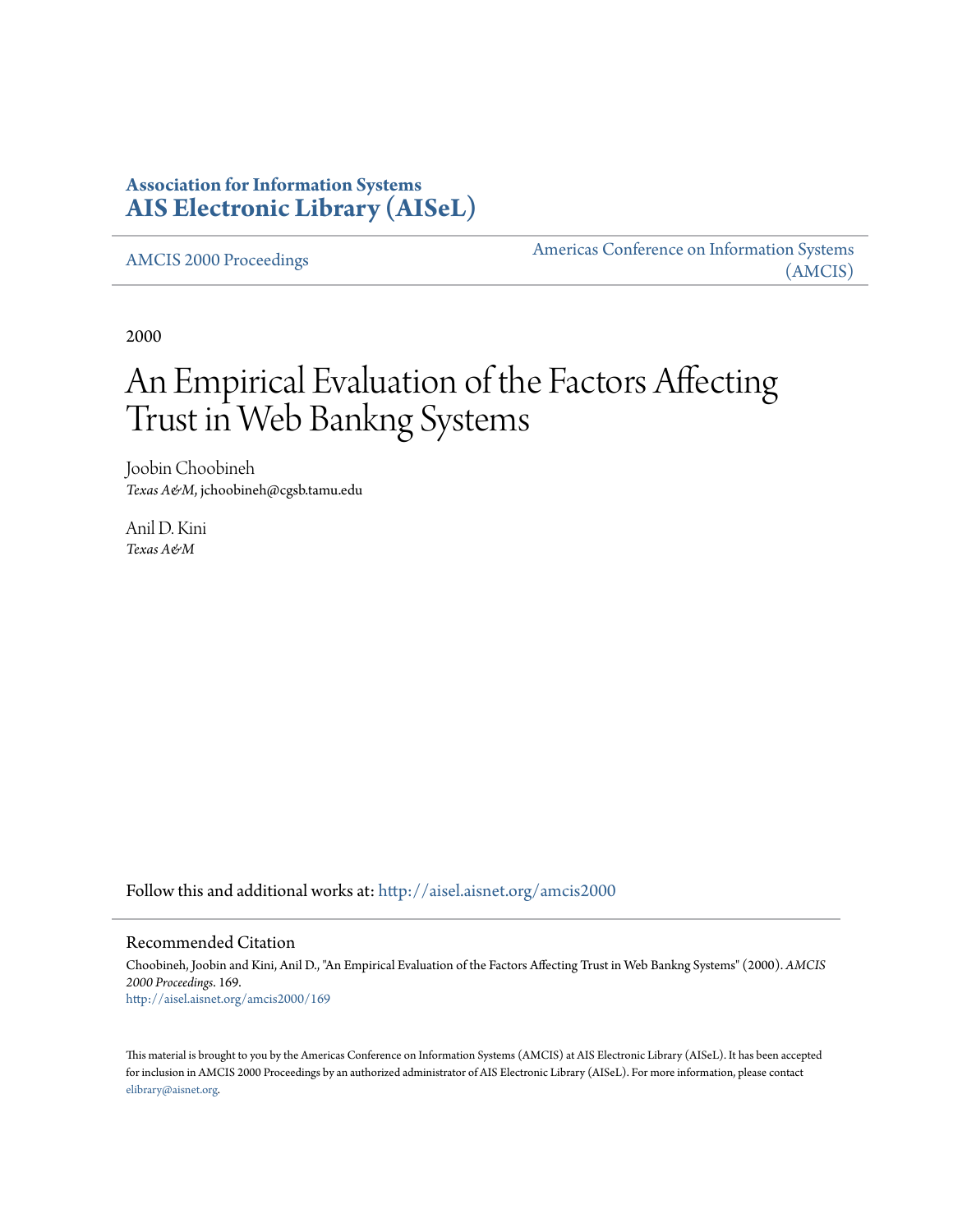# **An Empirical Evaluation of the Factors Affecting Trust in Web Banking Systems**

Anil D. Kini Joobin Choobineh

Texas A&M University Department of Information and Operations Management College Station, TX 77843-4217 Phone: 979-845-4048 Fax: 979-845-5653 Email: Jchoobineh@cgsb.tamu.edu

#### **Abstract**

 A theoretical model of trust in WWW commerce systems is presented. Based on this model, an instrument called the *Trust Scale* was developed. The instrument was validated using exploratory and higher order factor analysis to identify the presence of the underlying factor, trust. In the first stage of this research, we found that trust in our WWW commerce system was lower than trust in conventional banking systems, substantiating the need for studying factors that can influence trust in WWW commerce. In the second stage, three of our four major hypotheses were validated. Our hypothesis regarding the influence of information provision on trust was substantiated. We found that information provision about the system resulted in higher trust in the system. Our hypothesis regarding the influence of task risk on trust was also substantiated. We found that trust in a system is dependent on task risk, thereby suggesting that WWW commerce systems may not be trusted for all tasks. Our hypothesis regarding the influence of an individual's *Tendency To Trust,* on trust in the system was not substantiated. Our final major hypothesis about the influence of trust on the willingness to use the system was substantiated. We found that individuals who had higher trust in the systems were more willing to accept and use the system, indicating that trust in the system will play a key role in ensuring adoption and continued use of WWW commerce systems.

### **Introduction**

The purpose of this research was to provide a framework for studying the concept of trust in Internet and World Wide Web (WWW) based electronic commerce systems and to determine the factors that influence trust in these systems. We developed a theoretical model and definition of trust in WWW commerce systems. Based on this model, we conducted two empirical investigations to validate our theoretical

model and our definition of trust. Researchers in social psychology and psychology have identified the factors that influence the development of trust in individuals. In this research we integrate these two research streams to make a case for studying trust as an important factor in successful adoption of WWW commerce.

Most business transactions are dependent on some level of trust between the two parties. In conventional business transactions, trust is based on wellknown legal and financial instruments like contracts and guarantees and also on personal relationships between the two parties. That may not be the case for web transactions.

Several factors can contribute to the lack of trust in WWW commerce, specifically issues of risk, security, dependability, and competence. Risk is an important component of trust, because an individual's decision to trust is primarily important when there is some risk of negative outcomes. In a WWW commerce relationship, risk involves the probability of the individual engaging in WWW commerce facing negative outcomes like abuse of personal information or loss of financial resources from the untrustworthy behavior of the WWW commerce system. Therefore, in WWW commerce, trust is important when financial transactions or important personal information is involved. For example, most users are comfortable in using the WWW for searching for information, and will trust the information obtained from the WWW. This is because the situation is primarily of low or non-existent risk. The possibility of negative outcomes is low. The user is aware the information obtained might be flawed or incorrect, but is aware that he/she can selectively use the information received from the WWW. On the other hand, most users are less trusting about sending personal information or conducting financial transactions on the WWW. In these cases, the consequences of negative outcomes, such as the misuse of financial information by unscrupulous parties resulting in theft of money and other resources, are much greater.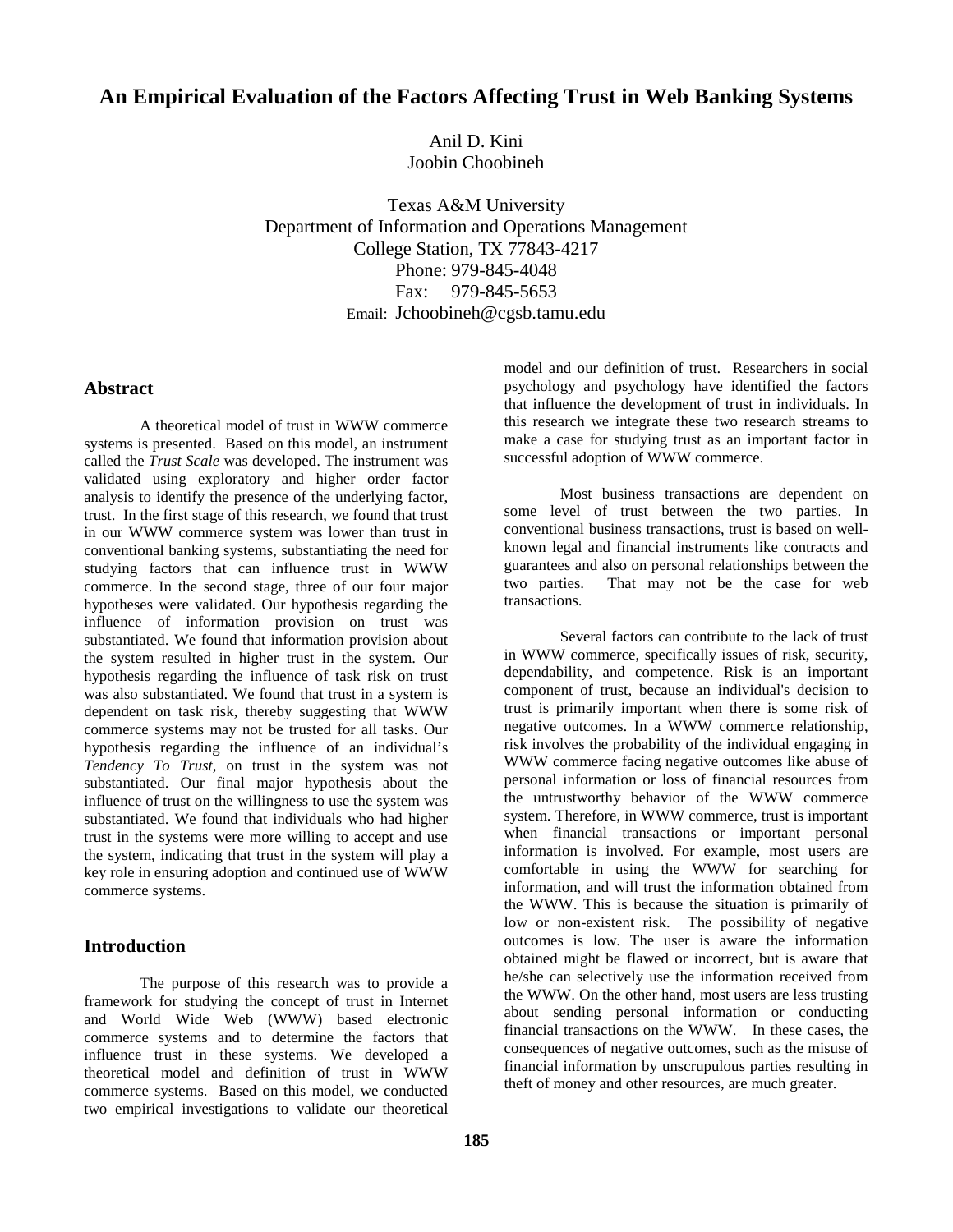## **Research Hypotheses and Model**

We examined the impact of three variables that we have identified through literature review. These are Tendency To Trust (TTT), Risk Involved (RI), and Information Provision (IP). Also, it is necessary to identify a system that will serve as a suitable representative of WWW commerce systems. In this research we identified WWW banking as the WWW commerce system to be used as the research focus. The major reasoning behind the choice of using WWW banking systems is as follows. First, WWW banking is currently being used by several banks to provide alternative means for conducting banking transactions. Using WWW banking systems provides us with a current and relevant WWW commerce system. Second, as conventional banking systems are already accepted and trusted for conducting banking transactions, using the WWW banking system as our research system allows us to compare trust in WWW banking with an already accepted and trusted system. Furthermore, it allows us to determine if trust in the new WWW banking system is indeed lower than that in conventional banking systems. Third, in WWW banking systems all transactions are conducted over the WWW and involve the transfer of personal and financial information over the WWW. As stated by Yan et al. (1997), people consider providing personal information and conducting cash transactions as the most risky tasks. WWW banking thereby provides us with a system that is representative of risky WWW commerce systems in that the system involves financial as well as confidential personal information being transferred over the WWW. Therefore, using WWW banking systems as a research focus provides us with a system that is currently being implemented by banks, can be meaningfully compared to an existing conventional system and has all the general features of WWW commerce systems.

Our hypotheses are listed below. Hypotheses 2 through 8 are modeled in Figure 1. TTT stands for Tendency To Trust:

- *H1: Trust in WWW commerce systems is lower than trust in conventional commerce systems.*
- *H2: Trust in the system will be higher for high information provision subjects than for low information provision subjects.*
- *H3: Trust in the WWW banking system will be lower for high-risk tasks than for low risk tasks.*
- *H4: Individuals with high TTT will have more trust in the system as compared to individuals with low TTT.*
- *H5: Trust in the system due to information provision will be higher for individuals with low TTT than for ones with high TTT.*
- *H6: Trust in the system for a high risk task is lower for individuals with low TTT than for ones with high TTT.*
- *H7: Trust in the system due to information provision will be higher for the high-risk task than for the low risk task.*
- *H8: Individual's with higher trust in the system will be more willing to adopt the system as compared to individuals with lower trust.*

For detail theoretical foundation of these hypotheses, see Kini (1999). Due to its specific terminology, further explanation is given here for H2. In classifying knowledge about a system, we can differentiate between three stages of knowledge. The first stage is *awareness knowledge*, which is knowledge that the system exists. The second stage is *how-to knowledge*, which is knowledge about how to use a system properly. The third stage is *principles' knowledge*, which is knowledge about the functioning principles underlying how the system works These three stages represent increasing knowledge about the system. The first two stages represent basic knowledge about the system and the third stage represents detailed knowledge about the system. Information provision corresponding to the three stages of knowledge contributes to the system adoption decision process by affecting the knowledge-based trust of the individual, thereby resulting in increased trust. In this research, we used these three stages of knowledge to distinguish our information provision treatments. Principles knowledge is key in developing trust in the system. Providing *principles knowledge* about the key determinants of trust will enable the individual to develop knowledge based trust in the system. We classify the provision of *principles' knowledge* as the high information provision treatment. The provision of *awareness* and *how-to* knowledge is classified as the low information provision treatment.

## **Research Methodology and Procedures**

Since this is one of the first studies on trust in WWW commerce systems, a suitable instrument to measure trust could not be found. The first task was to develop and validate an instrument that could be used to measure our dependent variable, trust in a WWW commerce system.

Based on previous research, we define trust as follows: " *Trust in a WWW commerce system is an individual's belief in the security, competence, and dependability of the system under conditions of risk.*" Important dimensions of this definition are underlined.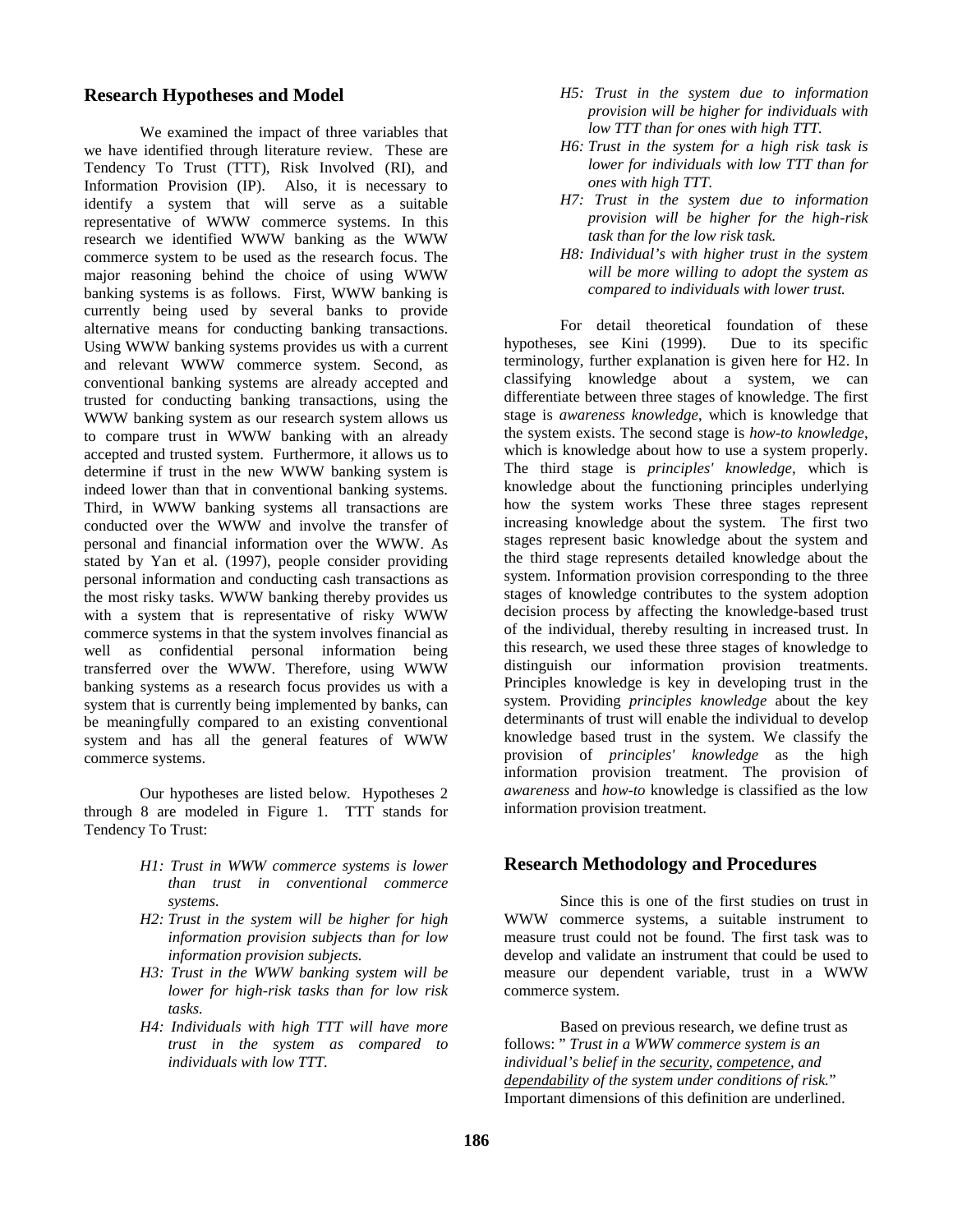Questions were constructed to measure the major components of each dimension. This was achieved by subdividing each dimension into smaller components based on theory and definition of the terms. Security is defined as freedom from danger of loss. Security issues can relate to confidentiality, theft, and information modification. In most research on security, researchers have identified four major issues: Theft, Data Modification, Impersonation, and Privacy, which are important problems in Internet and WWW security (Bhimani 1996, Kalakota and Whinston 1996). Thus, for our scale, questions were designed to reflect each of these issues of security. Dependability is defined as a confidence that the system can be relied on, or that one can confer duties on the system that will be carried out successfully. The components identified for dependability were reliability, error-free, consistency, and availability (Muir 1994, Rempel et al. 1985, McKnight and Chervany 1996). Competence is defined as having requisite skills or qualities to perform the job. The components identified for competence were expertise, skill, knowledge, and capability (Muir 1994, Barber 1983, Mayer et al. 1995). Thus, a total of 12 components were identified as the basis for developing the scale.

Based on our theory and definition of trust a questionnaire was designed. The items were designed to reflect the 12 components of the three dimensions of trust. Items to be included in the questionnaire were created by studying previously validated instruments designed to measure trust (Wrightsman 1991). Suitable items from these instruments were identified. Some were modified to fit the definition of each dimension's components. Additional items were created. The questions used for measuring trust dealt with an individual's belief in each of these components.

Thirty questions were developed, with 13 questions on security, 9 questions on dependability and 8 questions on competence. In order to refine the scale and establish its content validity, the questionnaire was distributed to 9 judges who were asked to assess the suitability of the questions and to indicate questions that were ambiguous. Upon their recommendations, 18 questions were eliminated based on the fact that some of them measured the same construct as another question, or that the wording of the questions was ambiguous. The remaining 12 questions were then assessed to see if they fit into one of the 12 components defined previously. The 9 judges then reassessed the refined questionnaire and suggested minor modifications. After incorporating their suggestions, a general discussion with the judges indicated that the modified questionnaire was a reasonable scale to measure trust. Thus the final scale had 12 questions, 4 questions for each dimension of trust. The dimensions of trust and the 4 components of each dimension are summarized in Table 1 below.

| <b>Dimensions of Trust</b> | <b>Components</b> | Item No. |  |
|----------------------------|-------------------|----------|--|
|                            | Theft             | 11       |  |
| <b>Security</b>            | Privacy           | 15       |  |
|                            | Impersonation     | 112      |  |
|                            | Modification      | I8       |  |
|                            | Reliable          | 13       |  |
| <b>Dependability</b>       | Error Free        | I10      |  |
|                            | Available         | 16       |  |
|                            | Consistent        | 19       |  |
|                            | Expertise         | 12       |  |
| <b>Competence</b>          | Knowledge         | 14       |  |
|                            | Skill             | 110      |  |
|                            | Capability        | I7       |  |

#### **Table 1. The Three Dimensions of Trust and Their Components**

The research was conducted in two stages. In the first stage, the focus was on establishing the validity of our scale and testing hypothesis 1. For this stage, the independent variable was the type of the system. It had two levels: WWW banking and conventional Banking.

In the second stage, an experiment was designed to study the influence of the three factors identified in our research model on trust in the system (Hypotheses 2 to 7). The experiment also was designed to study the affect of trust in the system on the individual's willingness to use the system (Hypothesis 8).

In order to demonstrate the features of WWW banking, a prototype was designed to simulate an on-line WWW banking system. The system simulated the features of the WWW bank, as it would appear to individuals' conducting transactions during an actual online session. The screens were developed to demonstrate the various features of the bank. All screens were hyperlinked so as to simulate the experience of an on-line session with the bank.

The independent variable *information provision* was manipulated at two levels, high and low. The information provided was designed to answer questions such as "What is the system", "What are the features", and "How does it work" which are the main concerns of the individual about the system. In the low information provision treatment, the subjects were provided with *awareness-knowledge* and *how-to knowledge* information. The information provided was designed to answer the questions about the features of the system and how to use the system. In the high information provision treatment, in addition to *awareness* and *how-to knowledge* information*,*  subjects were provided with *principles-knowledge*  information (Rogers 1995) which is information that deals with the functioning principles underlying how the system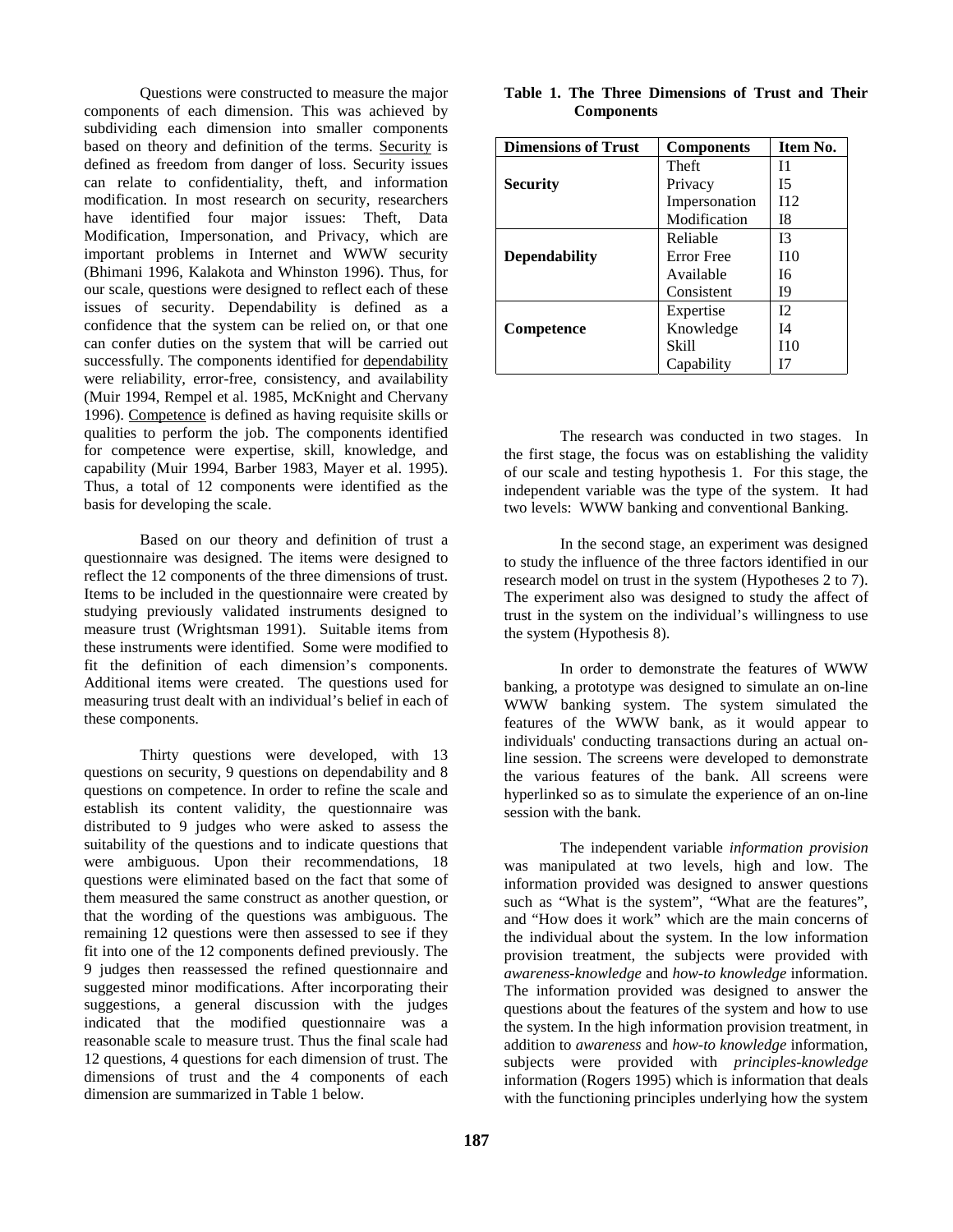works. The principles-knowledge information was designed to provide the subjects with information about the system security, system performance, and competence of the system and its personnel, that is the three dimensions of trust in the system.

The independent variable *risk involved* in the task was manipulated at two levels, low risk and high risk. The low risk task involves only information acquisition over the WWW. The subjects were shown a prototype bank on the Internet that has facilities for checking account balances and other services like requesting applications for opening accounts and applying for loans. The high risk task involves the conduction of financial transactions over the WWW. The subjects were shown a prototype bank on the WWW that could be used for conducting all banking transactions like paying bills and transferring money between accounts.

The independent variable *TTT* had two levels, high TTT and low TTT. In order to measure TTT, we used a validated scale called the Interpersonal Trust Scale (ITS) developed by Rotter (1971). This scale measures the intrinsic tendency of individuals to trust others, and has been validated in several studies. The subjects are assigned to the two treatments based on their scores on this scale.

Subjects were junior level business students at a public university. They were informed that the study was to investigate WWW commerce systems feasibility. The subjects were informed that they would get extra course credit for participating in the study. The subjects were then administered the Tendency To Trust scale and were instructed to answer all questions. After the subjects had completed the questionnaire, they were instructed that the next stage of the study would be conducted the next week.

The subjects' responses to the TTT scale were then recorded and the subjects were classified into low and high TTT categories based on their scores, creating two groups. The subjects were then randomly assigned to four groups, thereby creating 8 randomly assigned groups for the second part of the study.

In the second part of the study, the subjects were informed of their classification into four groups and were assigned dates and times that their group would meet. In order to ensure that there were no scheduling conflicts, the sessions were conducted right after the class ended, in the same classroom.

The research was designed as a factorial ANOVA with three between group factors. The three factors are the independent variables discussed previously. The experiment was designed as a 2 X 2 X 2

factorial and the factorial matrix is presented below in Figure 2.

#### **Summary and Discussion of the Results**

In this research, we proposed 8 hypotheses that were empirically tested using two experiments. Results of the experiments are summarized in Table 2. As can be seen from the table, 4 of our hypotheses were validated and 4 were not.

Our empirical results show that our subjects did not trust the WWW banking system as much as a conventional system. Generalizing these results, one may conclude that trust in WWW commerce systems is not yet fully achieved. Does this lack of trust means that the users will not accept WWW commerce systems? Or, does it indicate that we are at the early stages of a sociotechnical paradigm shift? We believe that the latter is the case.

 Our results indicates that information provision fosters trust by aligning users perception of the system with that of the system developers, ensuring that the expectations of the systems are in line with what the system was designed to deliver. Our findings are encouraging in that the results indicate that trust in the system can be increased by providing information designed to increase trust. Establishing the significance of information provision on trust raises several interesting new considerations. The first consideration is how the information should be presented so as to be effective in delivering the message and thereby accentuating the influence on trust. Research is needed to address how information presentation modes, the amount of information presented, and the content of the information affect trust. Even if the information presented is honest, complete, and accurate, it may not be understood by users if the presentation mode and organization is not designed well, and thereby not affect trust in the system. Also, it will be important to understand the amount of information that needs to be presented so as to achieve the desired benefit of increasing trust. Also, the content of the information should be carefully considered.

 As indicated by our results, the risk involved in the task has a significant affect on trust in the system. As the risks involved in the task increases, the trust in the system diminishes. Individuals are less willing to trust when the consequences of negative outcomes are rather significant. In the extreme case, this can indicate that developing WWW commerce systems may not be suitable for all kinds of commerce, especially when the risk involved is great. This suggests that when the risk involved is greater, effective trust management will play a key role in influencing adoption. It is our opinion that the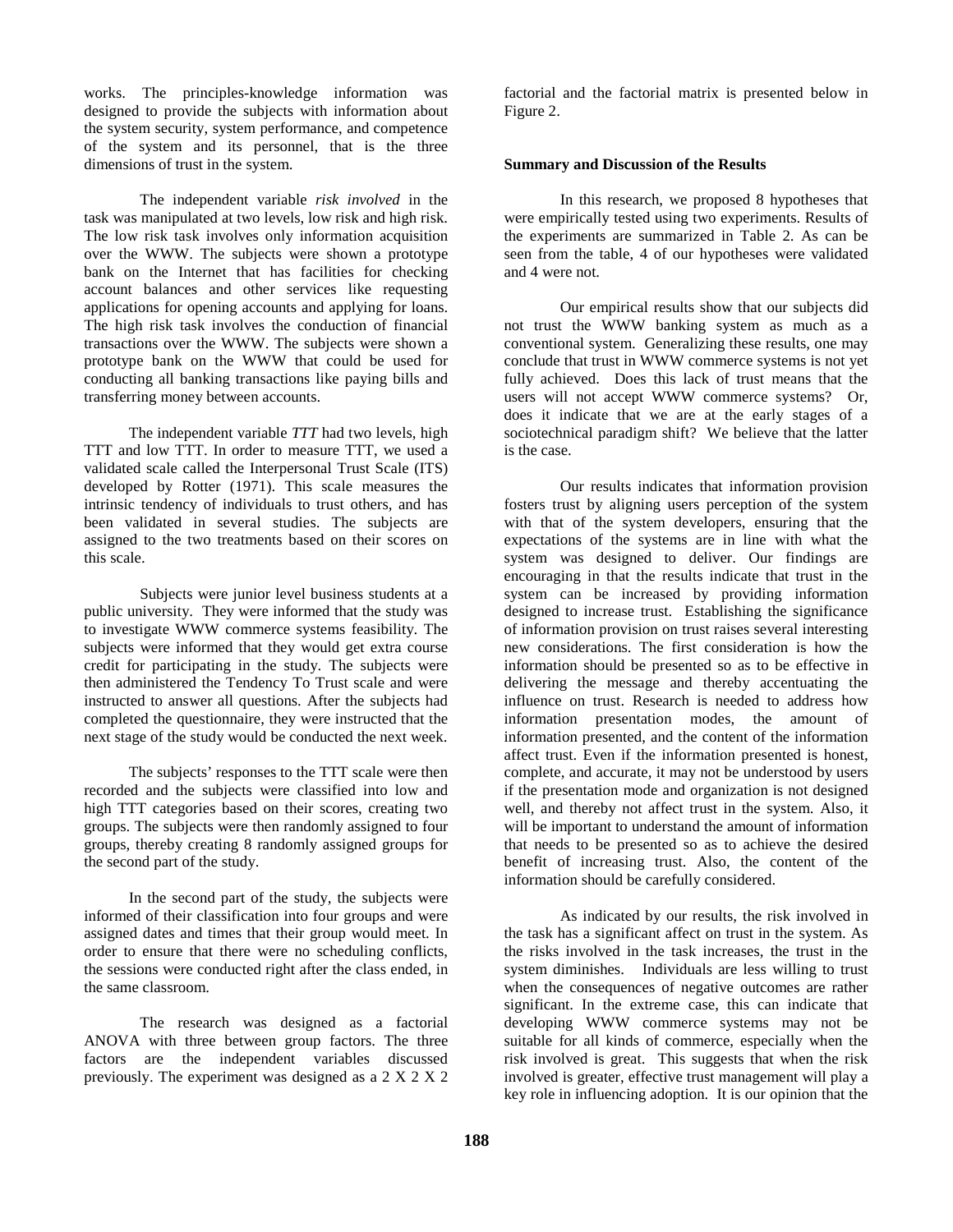presence of situational cues that signal the low probability of harmful consequences or the guarantee of protection from negative consequences can go a long way in diminishing the effect of task risk. Such situational cues can include provision of money back guarantees, provision of free trial periods, and ensuring backing by reputed institutions. Thus, task risk will play an important role in affecting the trust in the system and how it should be managed.

Our findings show that TTT does not have a significant impact on trust, in fact it is extremely negligible. In an attempt to understand these results, we examined previous experimental research on TTT. We measured TTT using the Interpersonal Trust Scale (ITS) developed by Rotter (1971). As defined by Rotter, this scale was designed to measure an individual's expectancy that the word, promise, or verbal or written statement of an individual or group can be relied upon. This conception of trust is derived from social learning theory (Rotter 1954), and predicts that an individual develops an expectancy about the behavior of others in certain situations. Rotter designed the test to sample expectancies over a broad range of situations, since expectancies differ across situations. Based on this, he classified people as having different levels of generalized trust based on there past interpersonal experiences. However, as cautioned by Stack (1978), the presence of these different levels by themselves do not determine whether a person will trust or mistrust in any specific situation. He cites Mischel (1968) in justifying this, as the difficulty of relating any internal, inferred characteristic such as a trait to some observable behavior. Our results seem to indicate that for WWW based systems, TTT cannot determine a persons trust or mistrust in a system. It appears that TTT is not a good indicator of the behavior of persons when engaging in WWW commerce.

Hypothesis 5 postulated that low TTT individuals will be affected more by information provision than high TTT individuals. To the contrary, our empirical results show no interaction between IP and TTT. This indicates that information provision is not dependent on the levels of TTT. This can be explained as follows. TTT is an ingrained characteristic of the individual that has been developed over a period of time. Therefore, information provision should not affect an individual's TTT. It will have the same affect on both high and low TTT individuals. While information provision has a positive impact on trust, TTT does not act as a mediator variable and both high and low TTT individual's show the same behavior with information provision. Thus, we can conclude that information provision affects individuals regardless of their personality traits or their generalized tendency to trust

As for Hypothesis 6, our results indicate that for low risk tasks, individual's with low TTT have a slightly higher trust score than the ones with high TTT. However, for high-risk tasks, individual's with high TTT have a much larger score than individual's with low TTT. These results seems to indicate the TTT is situation specific. As the risk of the task increases, individuals will be more cautious in placing their trust. The generalized trust seems to affect trust score in the hypothesized manner. However, for low risk tasks, people do not perceive the need to feel at risk and therefore do not rely on their generalized trust to make decisions. This indicates that TTT is important only when the stakes are high. or when the individual perceives that he/she is in a position that can have significant negative outcomes. Based on this analysis, we suggest that TTT indeed may be a significant factor in high risk or unique tasks, where the user perceives that there is a significant risk. In such situations, the generalized trusting tendency seems to affect behavior, with people with higher TTT tend to have more trust that people with lower TTT. However, it should be emphasized that this contention has not been empirically validated and further experimental research is needed to fully understand the relationship between TTT and trust in WWW commerce systems.

Hypothesis 7 postulated that information provision would result in increased trust for the high-risk task as compared to the low risk task. This is again based on the fact that when the risk involved is greater, individuals are less willing to trust easily. The more information provided the more the increase in trust. In high-risk tasks, most individuals are inclined to adopt an attitude of distrust until trust can be developed. The provision of positive information affects knowledgebased trust, and results in increased trust. For high-risk tasks this increase should be large because the initial position is that of distrust. For low risk tasks, individuals are more willing to trust, because the possibility of negative outcomes is not that large. Therefore, the base level of trust for the two levels of risk will be different and information provision should result in a larger increase for the higher risk tasks. Our experimental results indicate the presence of a slight interaction between RI and IP.

Finally, our results indicate that subjects who had higher trust in the system were more willing to adopt the system. The significance of trust in willingness to use the system raises interesting questions about the demographics of current and potential users of WWW commerce systems. WWW commerce systems have made huge inroads into our lives as alternative ways to conduct commerce. Many individuals now use WWW commerce systems for tasks such as banking, trading stocks and buying and selling commodities through on-line auctions. There have been several surveys conducted to determine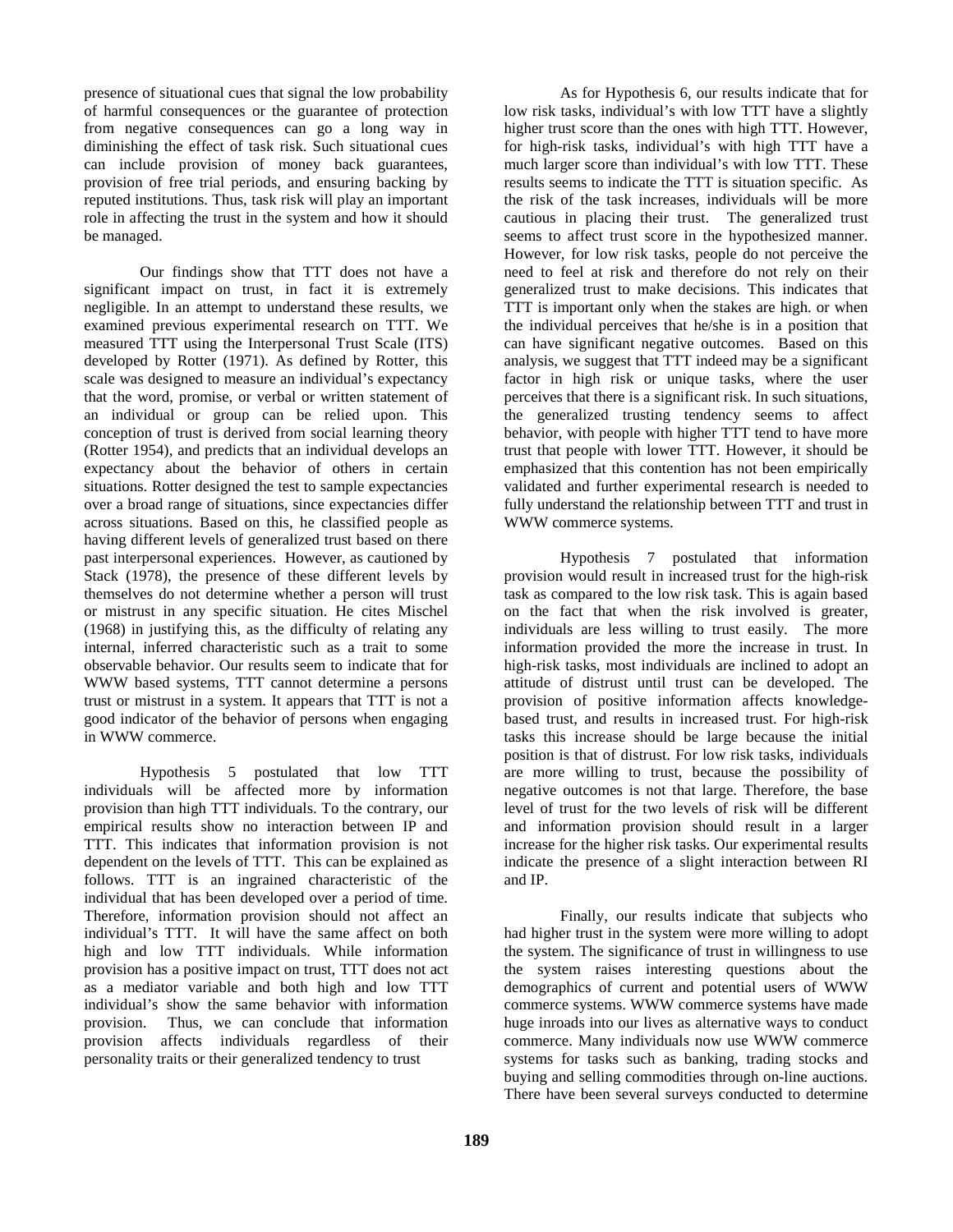the demographics of WWW commerce users. Most surveys find that even though a lot of people use the WWW, not many are actually purchasing products. The findings of these surveys are in line with theoretical predictions from innovation adoption literature and our predictions about the significance of trust in influencing adoption.

#### **References:**

.

- Barber, B. 1983. *The Logic and Limits of Trust.* Rutgers University Press, New Brunswick, NJ.
- Bhimani, A. 1996. Securing the commercial internet. *Communications of The ACM* **39** (6) 29-35.
- Kalakota, R. and A. B. Whinston. 1996. *Frontiers of Electronic Commerce*. Addison-Wesley Publishing Company, Reading, MA.
- Kini, A. 1999. *A Theoretical Model and Definition of Human Trust in World Wide Web (WWW) Commerce Systems, and an Empirical Evaluation of the Factors Affecting Trust in Web Banking Systems*, Unpublished Dissertation, Texas A&M University, College Station, Texas.
- Mayer, R. C., J. H. Davis, and F. D. Schoorman. 1995. An integrative model of organizational trust. *Academy of Management Review* **20** (3) 709-734.
- McKnight, D. H., and N. L. Chervany. 1996. The meanings of trust. online,

http://www.misrc.umn.edu/wpaper/WorkingPapers /9604.pdf.

- Mischel, W. 1968. Personality and Assessment. John Wiley, New York, NY.
- Muir, B. M. 1994. Trust in automation part i:. theoretical issues in the study of trust and human intervention in automated systems. *Ergonomics* **37** (11) 1905- 1922.
- Rempel, J. G., T. Holmes, and M. P. Zanna. 1985. Trust in close relationships. *Journal of Personality and Social Psychology* **49** (1) 95-112.
- Rogers, E. M. 1995. Diffusion of Innovations. The Free Press, New York, NY.
- Rotter, J. B. 1971 Generalized expectancies for interpersonal trust. *American Psychologist* **26** 443- 452.
- Stack, L. C. 1978. Trust. In H. London and J. S. Exner (eds.). Dimensions of Personality. John Wiley and Sons, New York, NY, 561-599.
- Wrightsman, L. S. 1991. Interpersonal trust and attitudes towards human nature. In Robinson J. P. et al (eds.). *Measures of Personality and Social Psychological Attitudes.* Academic Press, San Diego, CA, 373-412.
- Yan, G., J. C. Paradi, and S. Bhargava. 1997. Banking on the internet and its applications. Proceedings of the 29th Annual Hawaii International Conference on Information Systems Maui*,* HI **4** 275-284*.*

| <b>Hypothesis No.</b> | <b>Premise</b>                      | Validated?     |
|-----------------------|-------------------------------------|----------------|
| H1                    | <b>Trust Between Systems</b>        | Yes            |
| H2                    | <b>Affect of Information</b>        | <b>Yes</b>     |
| H <sub>3</sub>        | <b>Affect of Information</b>        | <b>Yes</b>     |
| H <sub>4</sub>        | Affect of Tendency to Trust         | N <sub>o</sub> |
| H <sub>5</sub>        | Interaction of Information and TTT  | N <sub>0</sub> |
| H6                    | Interaction of Risk and TTT         | N <sub>0</sub> |
| H7                    | Interaction of Risk and Information | N <sub>0</sub> |
| <b>H8</b>             | <b>Affect of Trust on Adoption</b>  | Yes            |

#### **Table 2 Summary of the Results**